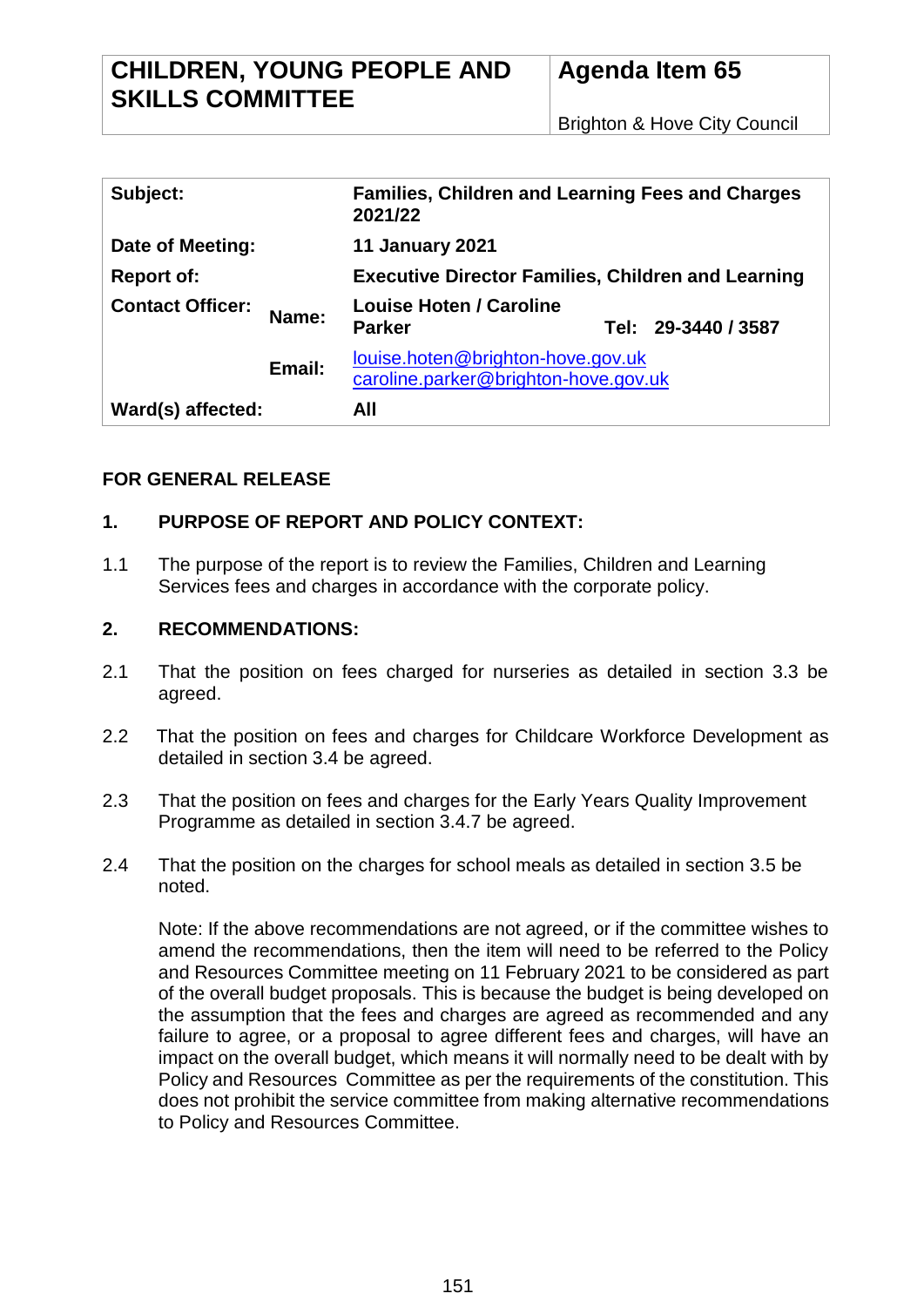# **3. CONTEXT/ BACKGROUND INFORMATION:**

- 3.1 As part of the budget setting process Heads of Service are required to agree any changes to fees and charges through relevant Committee Meetings. The management of fees and charges is fundamental both to the financial performance of the City Council and the achievement of the Council's corporate priorities. The recommendations agreed by this Committee will be subject to whatever is agreed regarding fees and charges in the budget report presented to Policy and Resources Committee on 11 February 2021 and then by Budget Council on 25 February 2021.
- 3.2 The council's Corporate Fees and Charges Policy requires that all fees and charges are reviewed at least annually and should normally be increased by either the corporate rate of inflation 1% or actual increases in the costs of providing the service. The corporate rate of inflation is applied to ensure that income is maintained in proportion to expenditure where annual inflationary cost pressures are experienced. The council's Standard Financial Procedures state that service committees shall receive a report from Executive Directors on proposed fees and charges variations above or below the corporately applied rate of inflation.

## 3.3 Nurseries

- 3.3.1 Part of the council's early year's strategy is to provide high quality childcare in the most disadvantaged areas to ensure local children can access provision. Council run full day care nurseries are:
	- Acorn Nursery North Portslade Children's Centre
	- Bright Start Nursery Old Slipper Baths (North Laines)
	- Cherry Tree Nursery Hollingdean Children's Centre
	- Jump Start Moulsecoomb Children's Centre
	- Roundabout Nursery Roundabout Children's Centre (Whitehawk)

There is also one sessional pre-school: Pavilion Pre-school – North Portslade

The Council also subsidises Tarnerland Nursery School to provide full day care in addition to free early education places.

- 3.3.2 The nurseries provide free part-time early education places for low income two-year olds and three- and four-year olds and childcare that parents pay for. All the nurseries are based in buildings owned by the Council.
- 3.3.3 The Council subsidy for the nurseries in 2020/21 was £605,300. The highest subsidies are for the nurseries in Whitehawk and Moulsecoomb where most children just take up their free childcare places and there are the highest number of funded two-year olds. There are also more children with child protection plans and special educational needs and disabilities who need higher staff ratios.

### Funding for free childcare places for 2, 3- and 4-year olds

3.3.4 Disadvantaged two-year olds are entitled to 570 hours a year free childcare from the term after their second birthday and a key priority is to ensure there are sufficient high-quality places for these children. Brighton and Hove is funded at an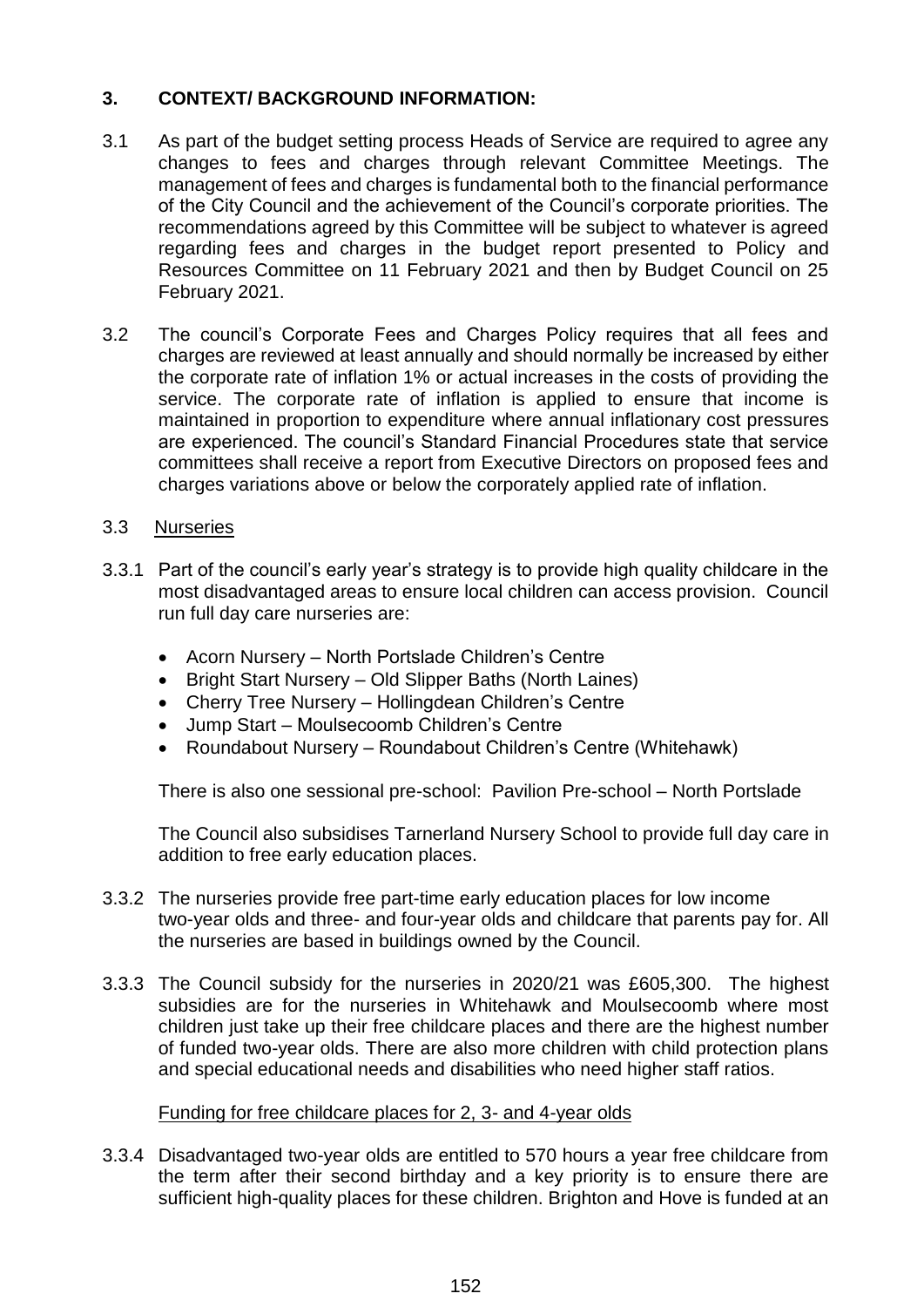hourly rate of £5.28 per hour. This is the lowest rate in the south east and is significantly below the national average of £5.55. The highest in the south east is £5.96 and the average is £5.64. The Government has announced an 8p (1.5%) increase for 2021/22 which will increase the rate to £5.36.

- 3.3.6 All three- and four-year olds are entitled to 570 hours (15 hours a week, term time only) of free childcare. Funding is allocated by Government on a national formula. The rate for Brighton and Hove is £4.53 per hour which is significantly below the national average of £4.94. The lowest rate in the south east is £4.38, the average is £4.88 and the highest is £5.87. These figures refer to the total rate paid to the local authority and include inclusion funding and central costs. The council is passing on 95% of its funding allocation to childcare providers, with an average hourly rate of £4.36, including additional support funding. This is less than the average fee that parents pay for childcare.
- 3.3.7 The Government has increased the national funding rate for three- and four-year olds by 6p. This is an increase of 1.3% from £4.53 to £4.59 for the total rate.
- 3.3.8 The Council has repeatedly raised, with the Government, the issue of the low rate of early years funding for the city both through the city's MPs and directly with Ministers. Unfortunately, the level of funding we receive compared to other areas has not increased.

### Nursery Fees

3.3.9 The existing fee policy for the Council nurseries is:

- £5.68 for all ages of children (£5.60 for children attending Pavilion as the preschool is based in a sports pavilion, sharing space with a football team. Typically, sessional providers in shared buildings charge a lower rate).
- £2.50 for lunches and teas. Breakfast and snacks are included in the hourly rate. Parents can choose to bring a packed lunch
- 3.3.10 The proposal is to increase fees by 2%. This is above the standard rate of inflation of 1% because most of the nursery costs are staffing, and there will be staff cost increases in 2021/22 for staff paid at NJC scale 5 or below. The proposals are to:
	- Increase the standard hourly rate of £5.68 for all ages of children to £5.80. (£5.70 for children attending Pavilion). This is a 2% increase.
	- Increase the cost of meals by 3p to £2.53 per meal for lunch or tea to increase fees by the inflation rate of 1%.
- 3.3.11 Coram Children and Family publish an annual childcare cost survey. The 2020 Survey included average costs for 25 and 50 hours of childcare for children under two, two-year olds and three- and four-year olds. The amounts for the south east for children attending 25 hours a week were: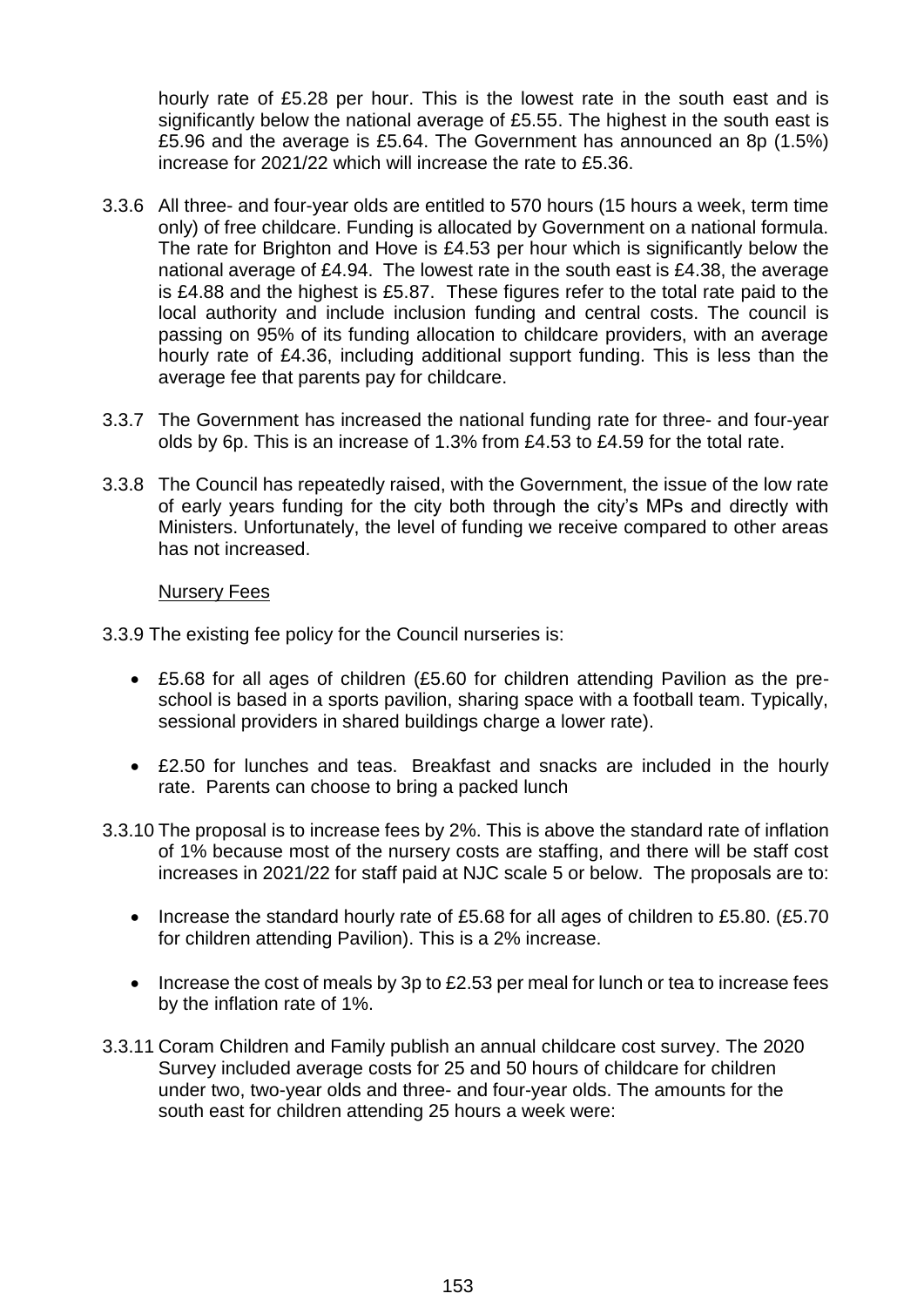|                                                                                            | 25 hours | Hourly rate |
|--------------------------------------------------------------------------------------------|----------|-------------|
| Children under two                                                                         | £144.90  | £5.80       |
| Two-year olds                                                                              | £136.12  | £5.44       |
| Three- and four-year olds (based on 10<br>hours in addition to 15 hours free<br>childcare) | £53.35   | £5.33       |

- 3.3.12 There is a range of help from the Government for parents with childcare costs in addition to the free early year's entitlement of 15 or 30 hours. Parents on Universal Credit can claim up to 85% of childcare costs and parents on higher incomes can apply for Tax Free Childcare which will pay 20% of their childcare costs (see paragraph 5.3.1). However, parents report that they have concerns about the high cost of childcare in the city.
- 3.4 Childcare Workforce Development
- 3.4.1 It is proposed that charges for early years and childcare providers for childcare training should increase by 1%, rounded to the nearest pound
- £121 for paediatric first aid training
- £63 for full day training (£101 for providers based outside Brighton & Hove)
- £42 for half day training (£71 providers outside Brighton & Hove)
- £20 for safeguarding courses (£101 providers outside Brighton & Hove)
- £71 for a job vacancy advert (£121 providers outside Brighton & Hove)
- £141 for jobs plus service (£242 providers outside Brighton & Hove), which includes assistance with shortlisting and interviewing
- 3.4.2 The increase in charges is being kept to a minimum, because of the limited ability of early years providers to pay for training.
- 3.4.3 A fall in applications as a result of a price increase could reduce applications and have a negative impact on income generation.
- 3.4.4. Ofsted data shows that childcare providers in the city are high quality compared with the sector nationally and locally. This can partly be attributed to our offer of a high-quality training programme and we want early years providers to continue to access this.
- 3.4.5 The national increase in funding for three- and four-year olds for 2021/22 is 1.3%. Costs for providers continue to rise and income from parental fees may be lower because of coronavirus. We do not yet know the full impact of coronavirus on the sustainability of early years providers.
- 3.4.6 Benchmarking with other local authorities is difficult because pricing is not easily available and is not consistent. In addition, some local authorities include training with a subscription for other services. However, it is estimated that Brighton & Hove's charges are mid-range compared with others in the south of England.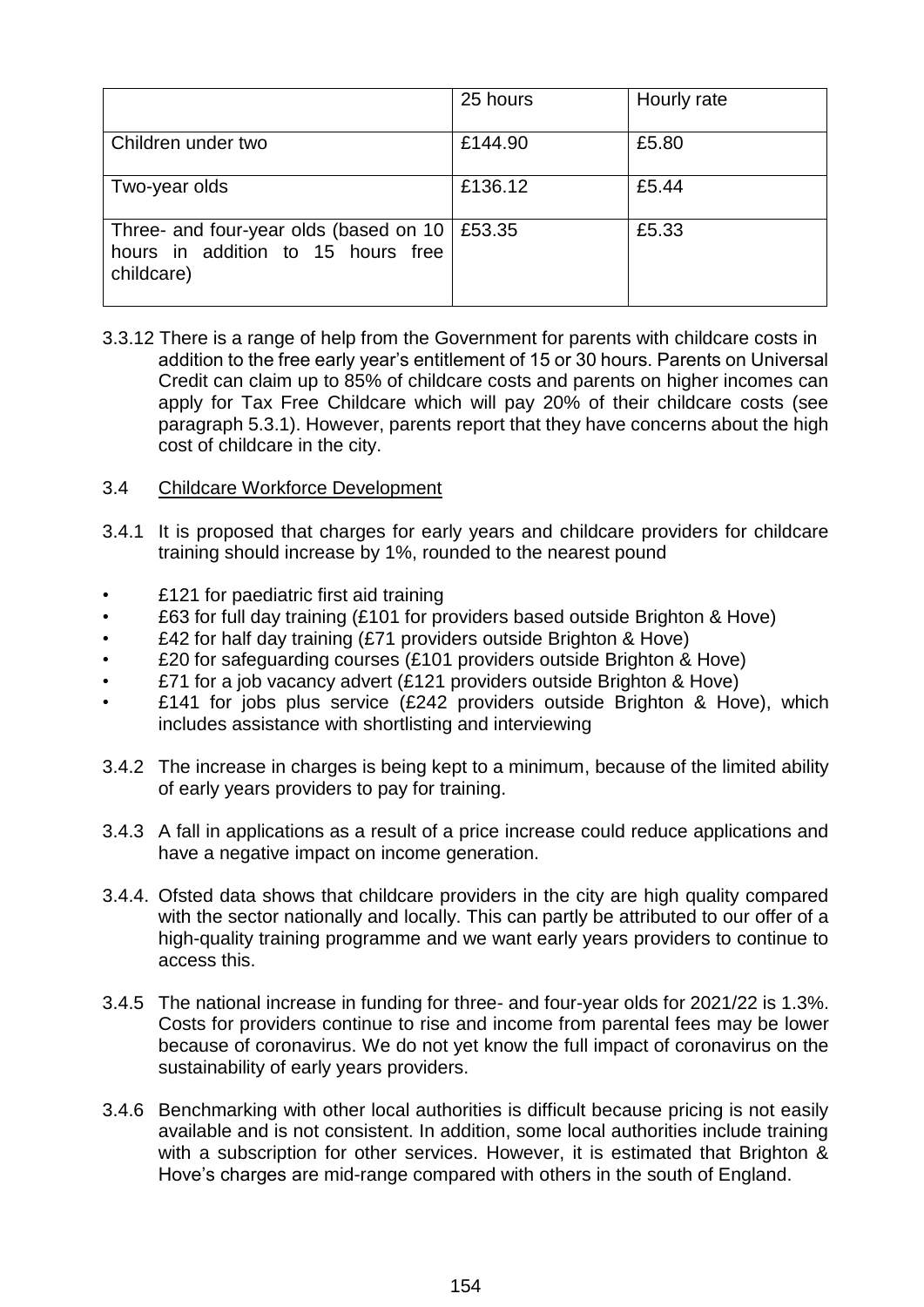## Early Years Quality Improvement

3.4.7 Last year a charge of £150 per module for completing the Quilt quality improvement programme was introduced for providers with low numbers of disadvantaged children. Because of coronavirus, financial difficulties and lockdown early years providers did not take up this offer. It is proposed to focus resources on supporting providers with the largest numbers of disadvantaged children. This is to ensure high quality provision in the city to help close the gap between disadvantaged children and their peers – a gap which is likely to have increased because of lack of early years provision during lockdown. The charge will remain for other providers in case there is more capacity later in the year.

### 3.5 School Meals

- 3.5.1 The cost of school meals to the local authority (schools) is inflated annually in accordance with the price review mechanism detailed in the school meals contract as detailed below. The current contract started on 1 August 2018 for a period of 4 years with an opportunity to extend up to 24 months. As a fully delegated service, schools may choose to buy into the contract or make their own school meals arrangements. All secondary schools and secondary academies within the city and the Bilingual Primary School and City Academy Whitehawk provide meals, including free meals to entitled pupils, through their own individually negotiated contracts.
- 3.5.2 The current charge for school meals in primary schools has remained at £2.20, last increased in April 2018; the new contract requires the payment of the Living Wage (Living Wage Foundation) to employees. Any decision to increase the selling price to parents will be made in June 2021 for implementation from 1st August 2021, and will be based on the April 2021 indices detailed below:

The meal price will be varied in line with the following two indices:

### a) Food element

Annual movement in the Retail Price Index (all items) as published by the Office for National Statistics. (Food CHBA)

#### b) Labour element

The labour element will increase based on the percentage (%) annual movement as agreed by the Living Wage Commission for the UK Living Wage (outside of London).

#### c) Management Fee

The Management fee price will vary in line with the annual movement in the Consumer Price Index (all items) published by the Office for National Statistics.

As this is built into the contract terms and conditions, approval by the Children Young People & Skills Committee would only be sought if an increase exceeding inflation was being proposed.

3.5.3 Under the current contractual arrangement there continues to be a low fixed cost in the form of a management fee and a higher variable cost for each meal served, this ensures that the contractor should be more inclined to increase sales as we have seen with the previous contract. This budget area is now operated in a way that the need to fulfil a shortfall would be most unlikely and this is being demonstrated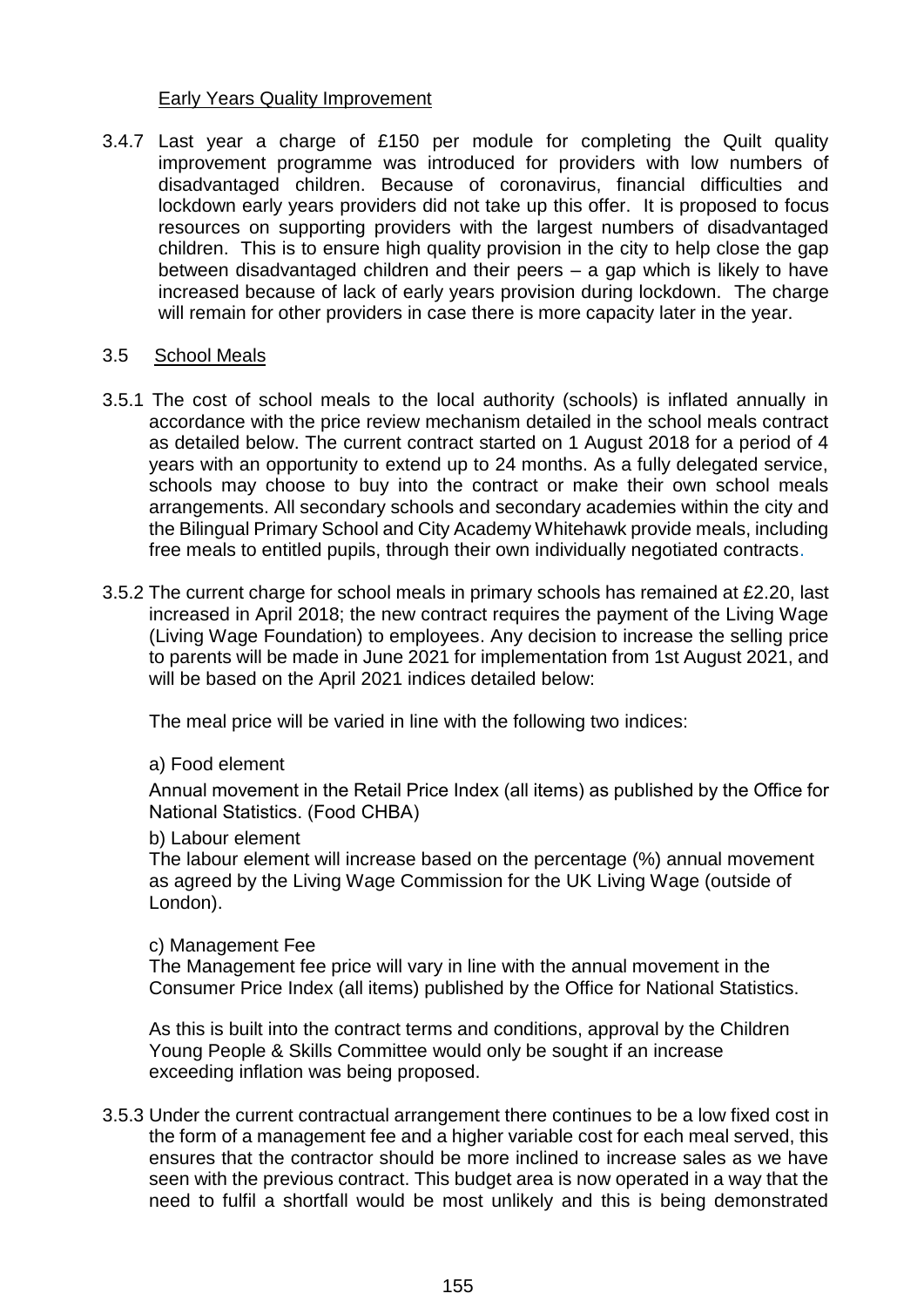through the current contract performance and the continued support of central government grant funded Universal Infant Free School Meals (UIFSM). There are strong incentives for the contractor to grow the service and these are supported by successful partnership working with the Council. The increased cost of free school meals has not been passed onto schools for the financial year 2020/2021, this will be mitigated through the provision, by the DFE, of the free school meals supplementary grant.

## **4 COMMUNITY ENGAGEMENT AND CONSULTATION**

4.1 Budget holders with responsibility for specific fees and charges were consulted in the preparation of this report.

## **5. FINANCIAL & OTHER IMPLICATIONS:**

Financial Implications:

5.1 The total Families, Children and Learning fees and charges budget for 2020/21 is approximately £2.6m excluding schools.

The fees and charges recommended in this report have been reviewed in line with the Corporate Fees & Charges Policy and all relevant regulations and legislation. The anticipated recurring financial impacts of fee changes will be reflected within service revenue budgets. Increases to meet the corporate rate of inflation of 1% are normally applied to all council income budgets to ensure income is maintained as a proportion of the net cost of service. Increases above or below the corporate rate of inflation require approval by the relevant service committee or Policy & Resources Committee and can result in additional contributions toward the cost of services and/or corporate and service overheads. This can also result in the achievement of a net budget saving to the council. Where this is the case, this will be reflected in 3-Year Budget Plan proposals for the relevant service and will be incorporated within the revenue budget report to Policy & Resources Committee and Budget Council in February 2021. Income from fees and charges is monitored as part of the Targeted Budget Monitoring (TBM) process.

Finance Officer Consulted: Louise Hoten **Date: 27/11/2020** 

Legal Implications:

5.2 Families, Children and Learning Services are entitled to review fees and charges as set out in the report. At the time fees and charges are set they must be demonstrably fair and reasonable in all the circumstances. The report indicates the analysis against which the recommendations have been made and the obligations of the council in relation to the funding of free nursery places.

Lawyer Consulted: Serena Kynaston **Date: 25/11/2020** 

### Equalities Implications:

5.3 Equal access to childcare is encouraged by ensuring that the nurseries all offer the universal free early years entitlement of 15 hours a week for all 3- and 4-year olds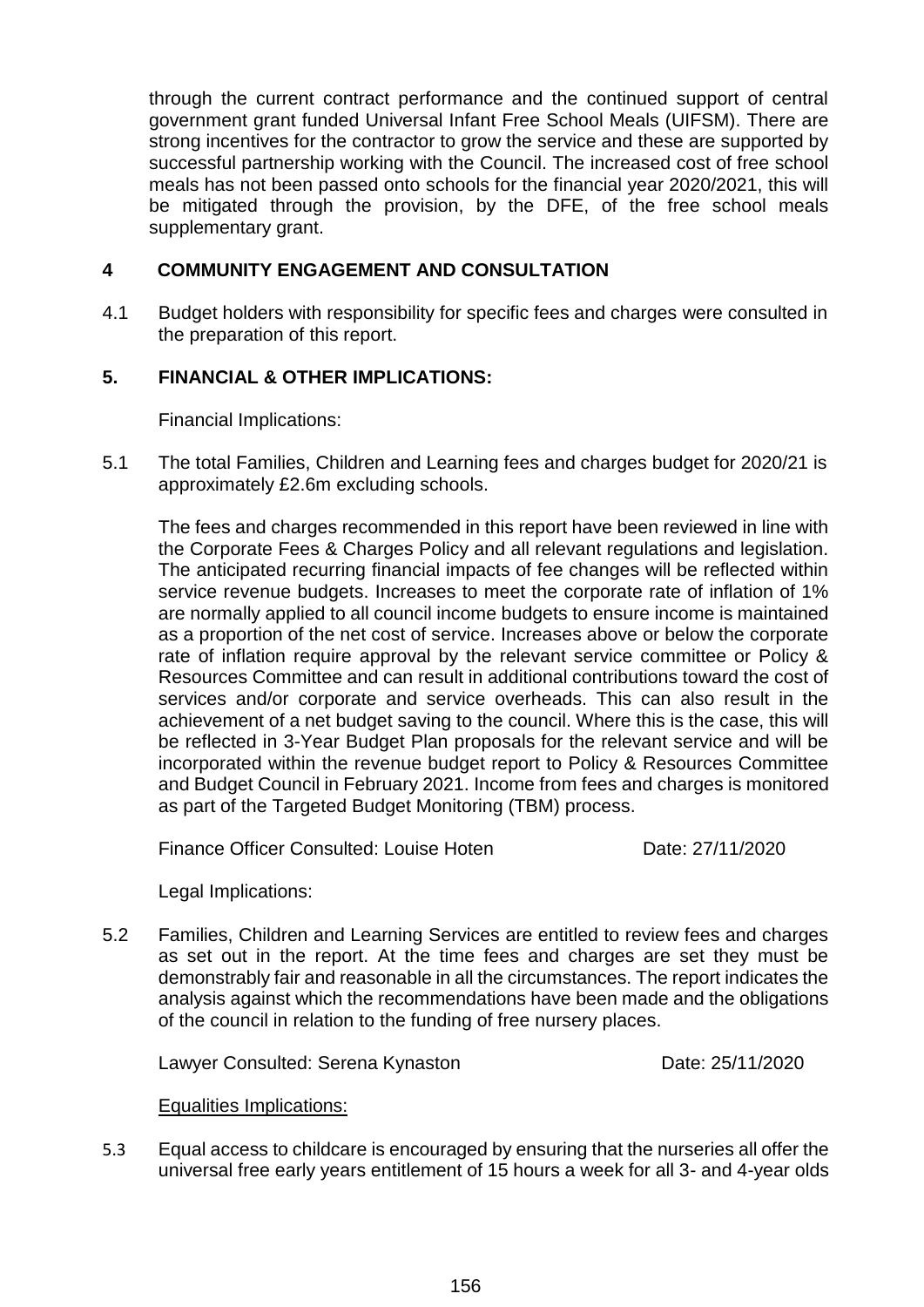and eligible two-year olds. The entitlement for 3- and 4-year olds with working parents is 30 hours (term time only).

- 5.3.1 Two-year olds from low income working families are eligible for free childcare in addition to two-year olds from families on out of work benefits. Parents with low incomes can claim the childcare element of the Working Tax Credit which pays for childcare costs of up to a maximum of 70% of £175 a week for one child or £300 for two or more. Parents claiming Universal Credit are entitled to claim 85%of childcare costs. Alternatively, parents on higher incomes can apply for Tax Free Childcare. For every £8 a parent pays into their childcare account, the government will pay in an extra £2 up to a maximum of £2000. Parents can then use this money to pay their childcare provider.
- 5.3.2 Equal access to school meals is provided by all primary and special schools through participating in a citywide contract that is the same meal at the same price available to all pupils. The contract specifies that provision should be made for modified meals required on the grounds of cultural, religious or medical requirements.

### Sustainability Implications:

5.4 There are no direct sustainability issues arising from this report.

Crime & Disorder Implications:

5.5 There are no direct crime and disorder issues arising from this report.

Risk and Opportunity Management Implications:

5.6 The services included in this report rely on being able to achieve their income targets in order to maintain the level of service provided.

#### Public Health Implications:

5.7 The opportunity to receive a free school meal or meal for no charge (UIFSM) is extremely important to a substantial number of children from low income families, for whom a school lunch may be the only balanced meal they will eat in a day. Research shows that when children eat better, they do better. Whether families are paying for school meals or are entitled to them for free, children are more likely to concentrate in the classroom in the afternoon after eating healthy school lunches in a pleasant environment. This also improves their health and their learning about making better food choices. Research also shows that children eligible for free school meals are less likely to: do well at school, continue into further education, or secure higher paid jobs. Therefore, ensuring that these children eat and gain the benefits of the free school meals they are entitled to, really will make a difference to their ability to learn and succeed.